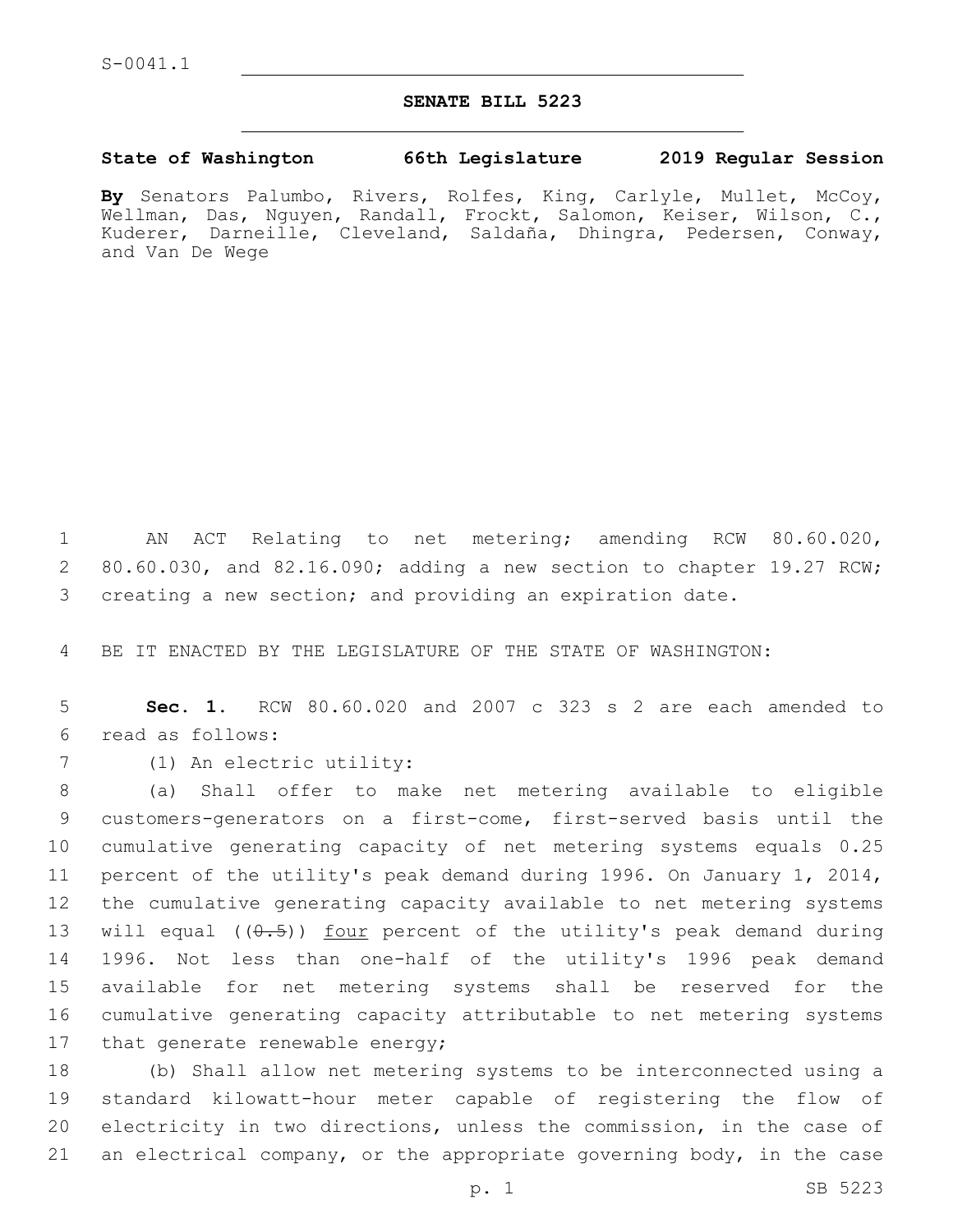of other electric utilities, determines, after appropriate notice and 2 opportunity for comment:

 (i) That the use of additional metering equipment to monitor the flow of electricity in each direction is necessary and appropriate for the interconnection of net metering systems, after taking into account the benefits and costs of purchasing and installing 7 additional metering equipment; and

 (ii) How the cost of purchasing and installing an additional meter is to be allocated between the customer-generator and the 10 utility;

 (c) Shall charge the customer-generator a minimum monthly fee that is the same as other customers of the electric utility in the 13 same rate class, but shall not charge the customer-generator any additional standby, capacity, interconnection, or other fee or charge unless the commission, in the case of an electrical company, or the 16 appropriate governing body, in the case of other electric utilities, determines, after appropriate notice and opportunity for comment 18 that:

 (i) The electric utility will incur direct costs associated with interconnecting or administering net metering systems that exceed any 21 offsetting benefits associated with these systems; and

 (ii) Public policy is best served by imposing these costs on the customer-generator rather than allocating these costs among the 24 utility's entire customer base.

 (2) If a production meter and software is required by the electric utility to provide meter aggregation under RCW 80.60.030(4), the customer-generator is responsible for the purchase of the 28 production meter and software.

 **Sec. 2.** RCW 80.60.030 and 2007 c 323 s 3 are each amended to 30 read as follows:

 Consistent with the other provisions of this chapter, the net energy measurement must be calculated in the following manner:

 (1) The electric utility shall measure the net electricity produced or consumed during the billing period, in accordance with 35 normal metering practices.

 (2) If the electricity supplied by the electric utility exceeds the electricity generated by the customer-generator and fed back to the electric utility during the billing period, the customer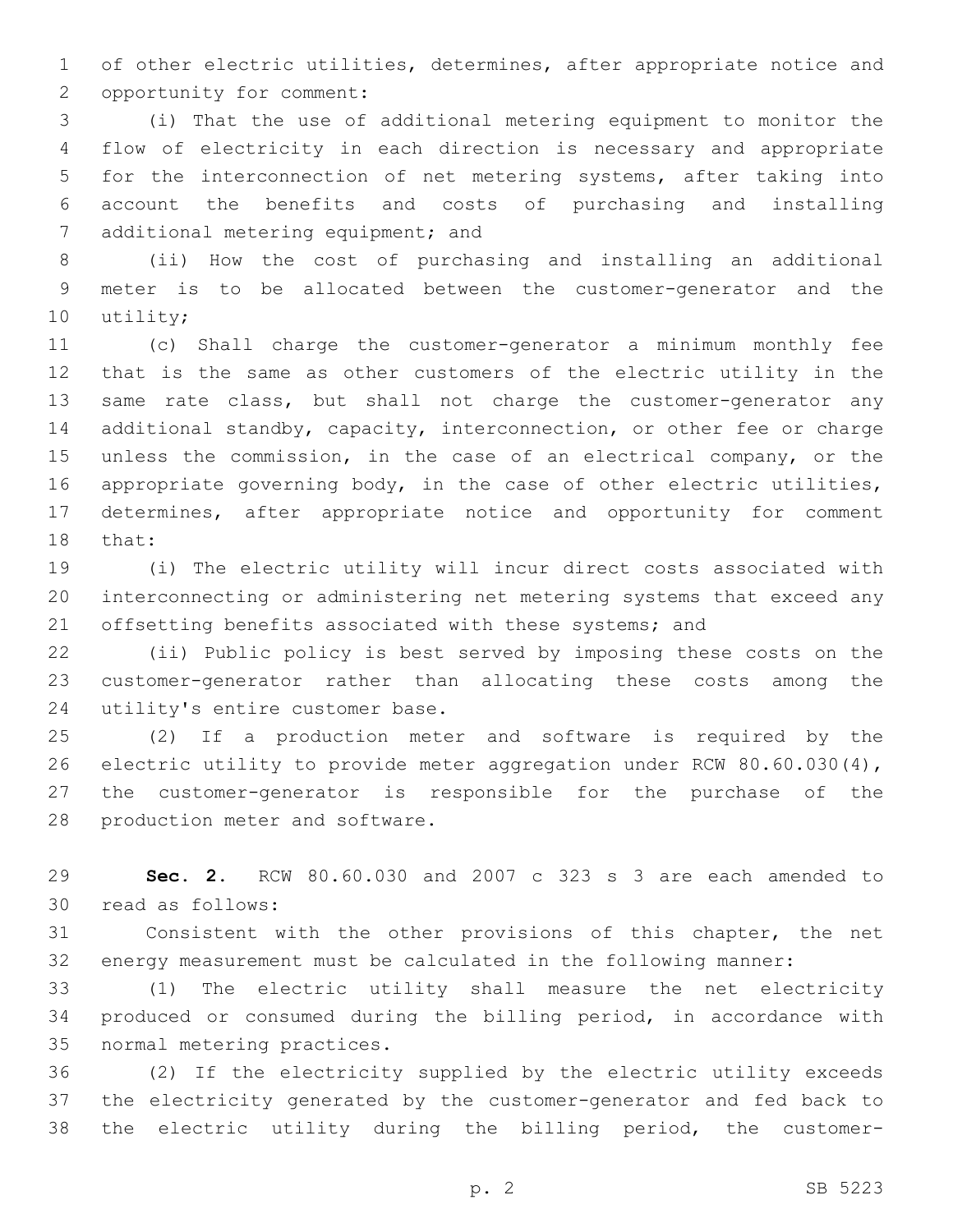generator shall be billed for the net electricity supplied by the electric utility, in accordance with normal metering practices.

 (3) If electricity generated by the customer-generator exceeds the electricity supplied by the electric utility, the customer-5 generator:

 (a) Shall be billed for the appropriate customer charges for that billing period, in accordance with RCW 80.60.020; and

 (b) Shall be credited for the excess kilowatt-hours generated during the billing period, with this kilowatt-hour credit appearing 10 on the bill for the following billing period.

 (4) If a customer-generator requests, an electric utility shall 12 provide meter aggregation.

 (a) For customer-generators participating in meter aggregation, kilowatt-hours credits earned by a net metering system during the billing period first shall be used to offset electricity supplied by 16 the electric utility.

 (b) Not more than a total of one hundred kilowatts shall be aggregated among all customer-generators participating in a 19 generating facility under this subsection.

 (c) Excess kilowatt-hours credits earned by the net metering system, during the same billing period, shall be credited equally by the electric utility to remaining meters located on all premises of a customer-generator at the designated rate of each meter.

 (d) Meters so aggregated shall not change rate classes due to 25 meter aggregation under this section.

26 (5) On ((April 30th)) March 31st of each calendar year, any remaining unused kilowatt-hour credit accumulated during the previous 28 year shall be granted to the electric utility to be used to assist qualified low-income residential customers of the electric utility in paying their electricity bills, without any compensation to the 31 customer-generator.

 **Sec. 3.** RCW 82.16.090 and 1988 c 228 s 1 are each amended to 33 read as follows:

 Any customer billing issued by a light or power business or gas distribution business that serves a total of more than twenty thousand customers and operates within the state shall include the 37 following information: